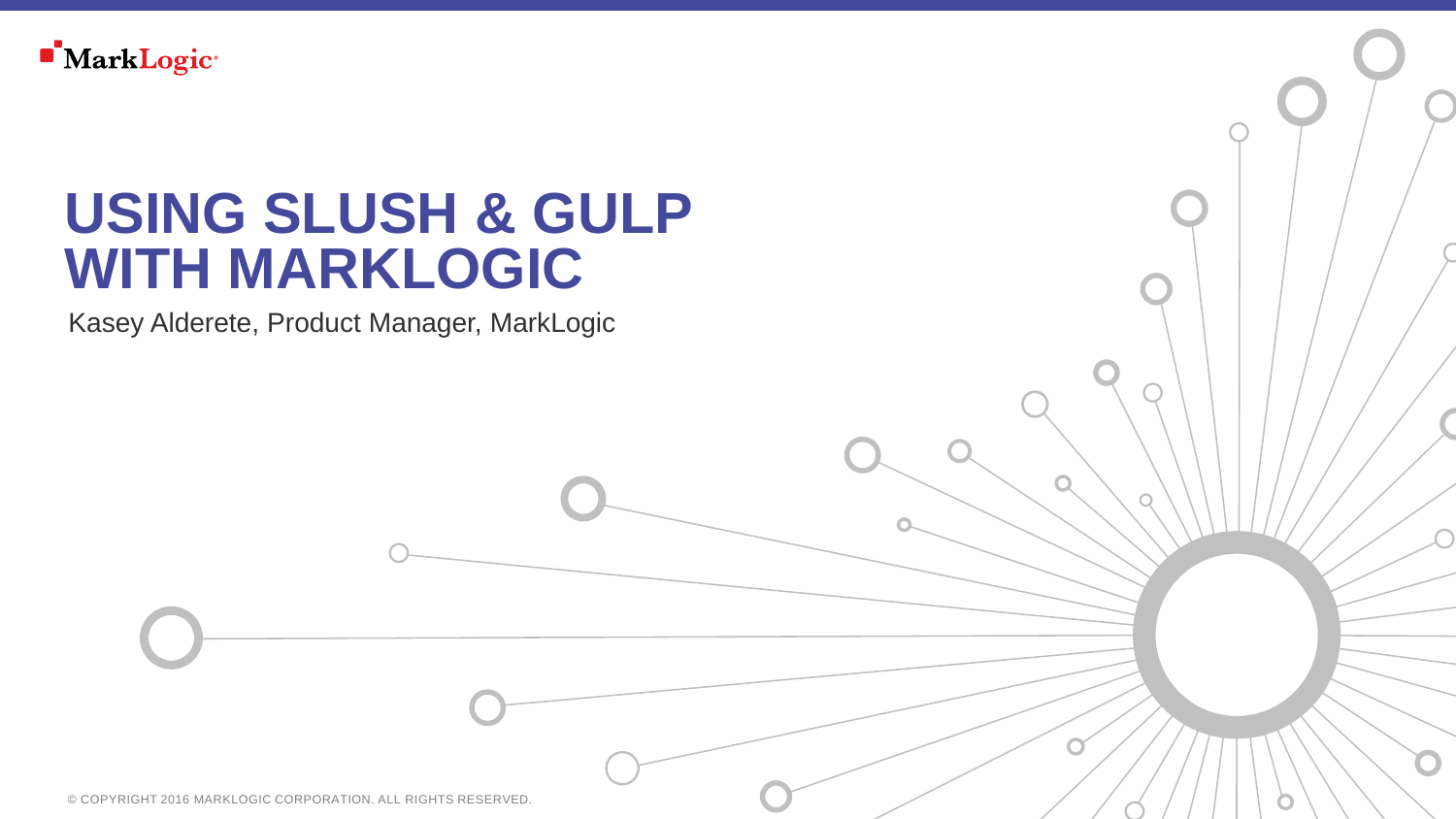## Tap Into the JavaScript Ecosystem



- Rapid development
- **Flexible options**
- **Build advanced apps**



# **Where to begin?**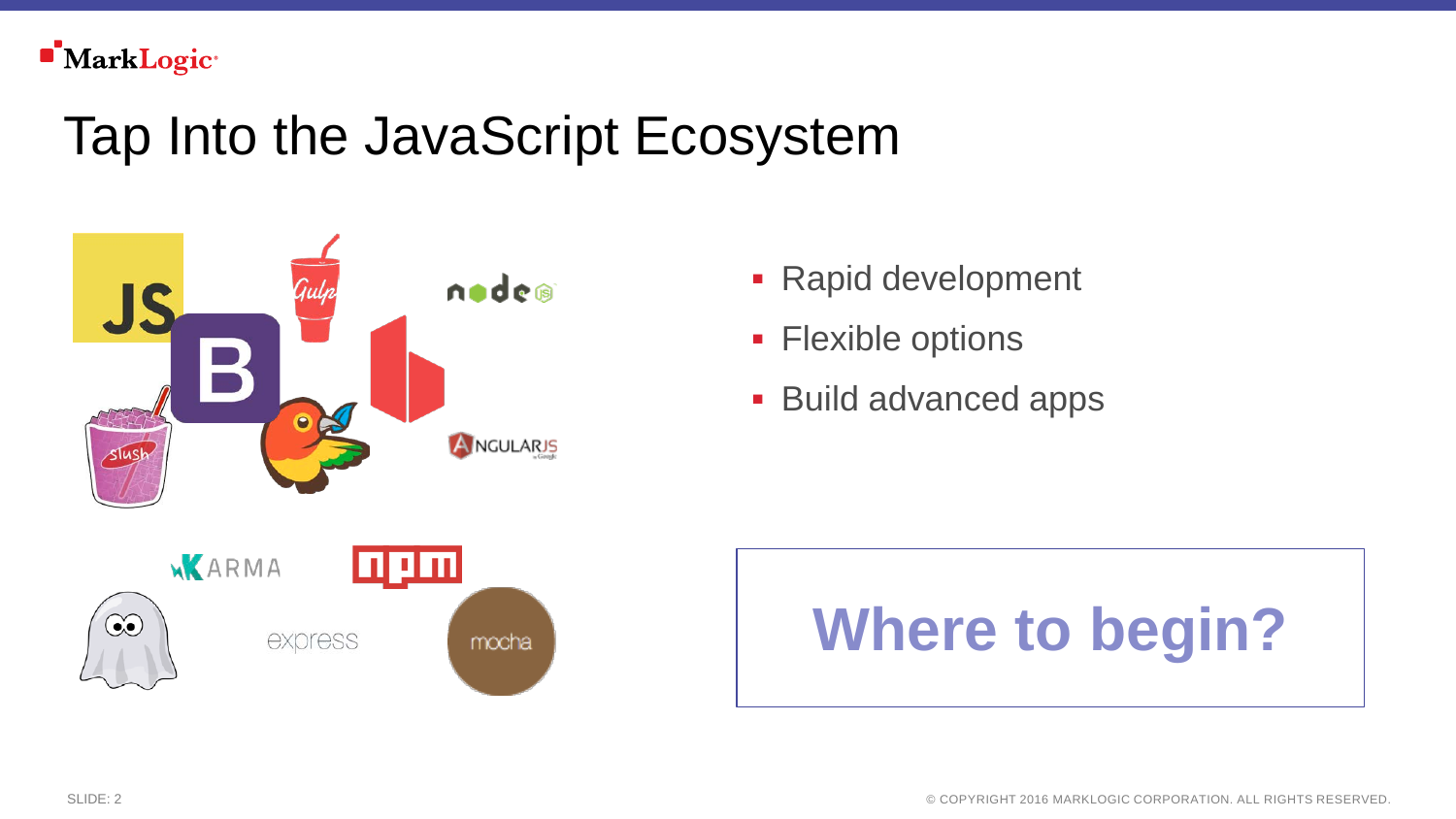

### Harness the Power of MarkLogic



- **Flexible data model**
- **Integrated search**
- **Out of the box developer APIs**



# **Where to begin?**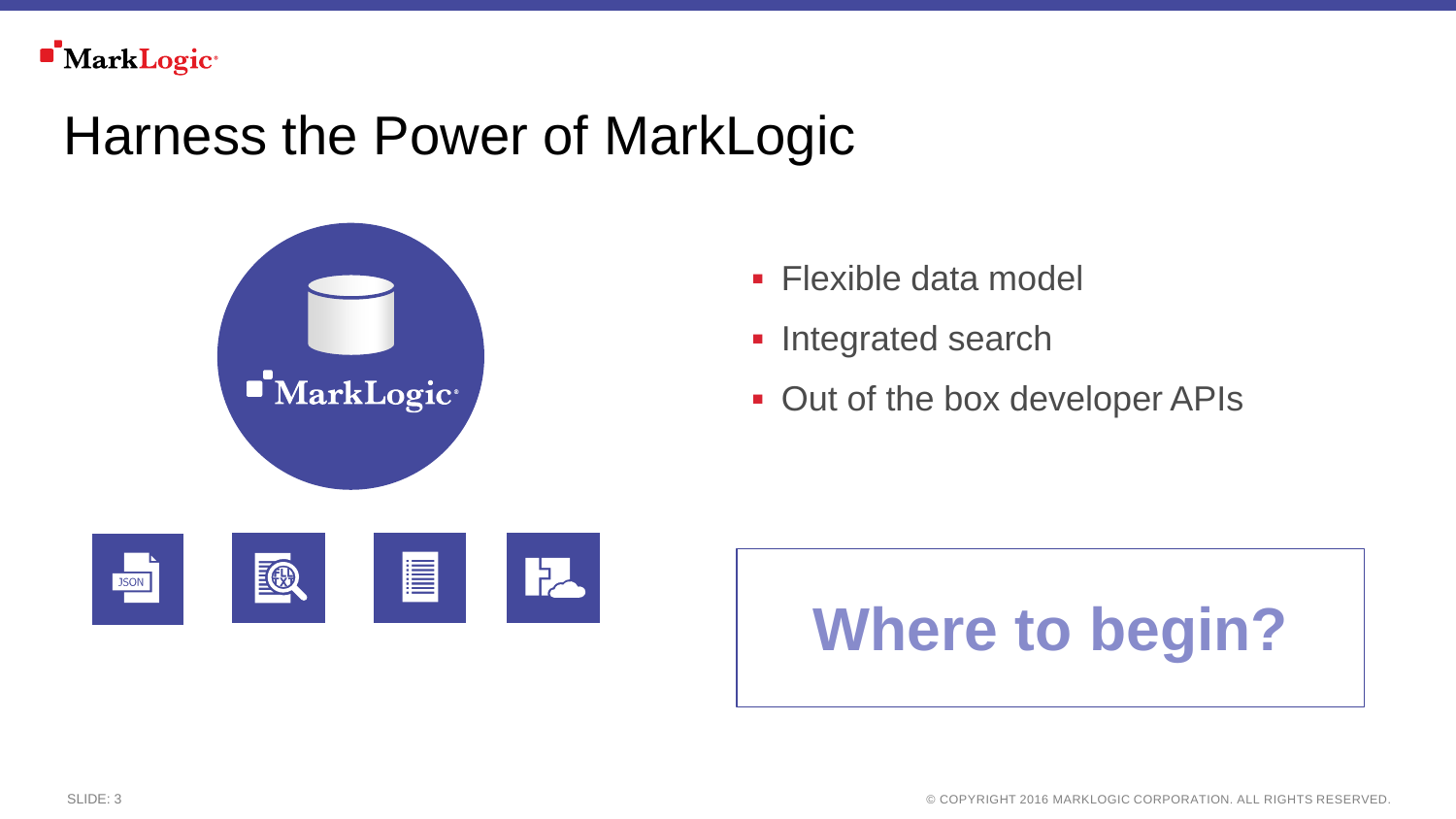slush-marklogic-node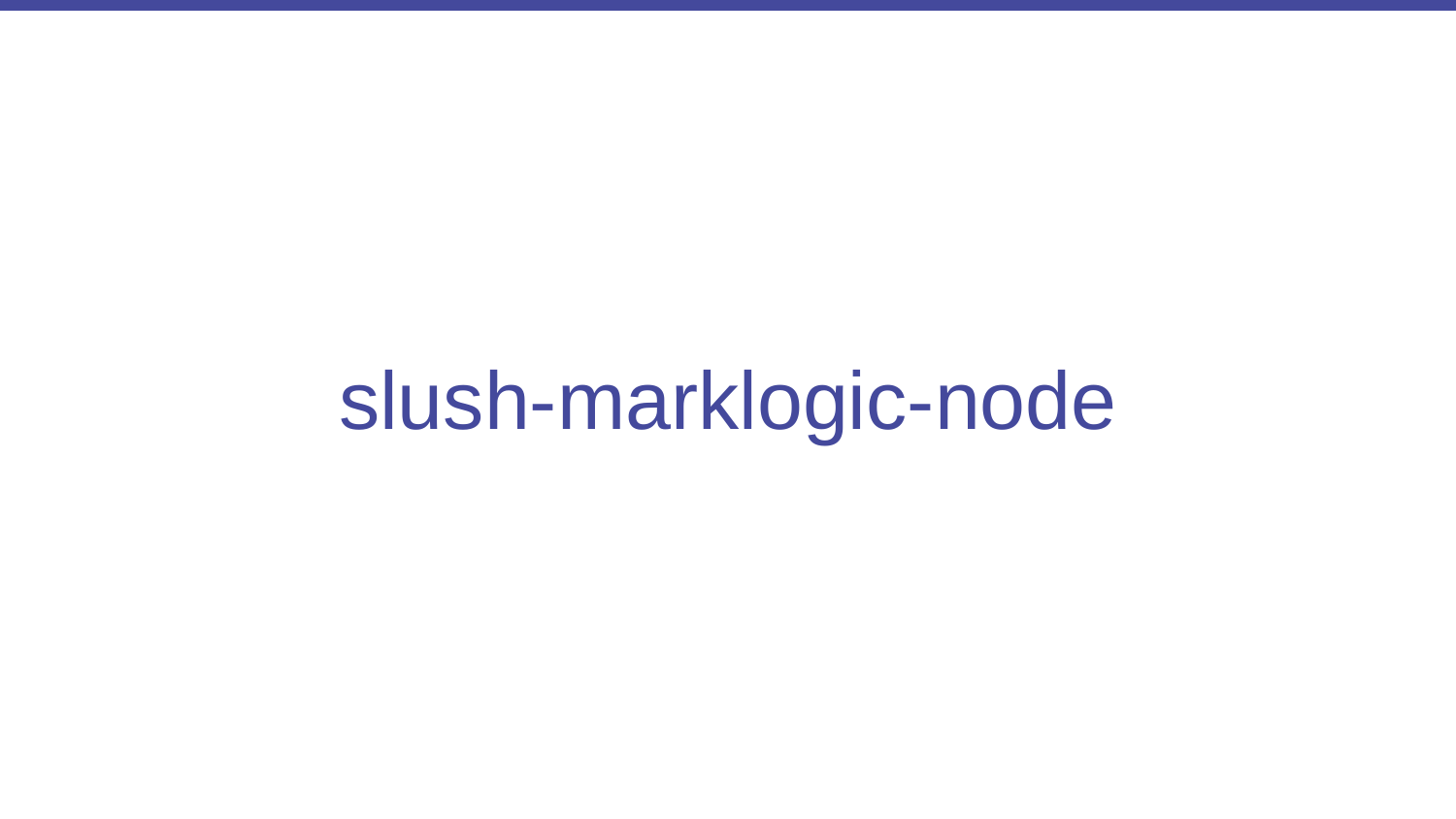

### One Path Through the JavaScript Ecosystem





SLIDE: 5 © COPYRIGHT 2016 MARKLOGIC CORPORATION. ALL RIGHTS RESERVED.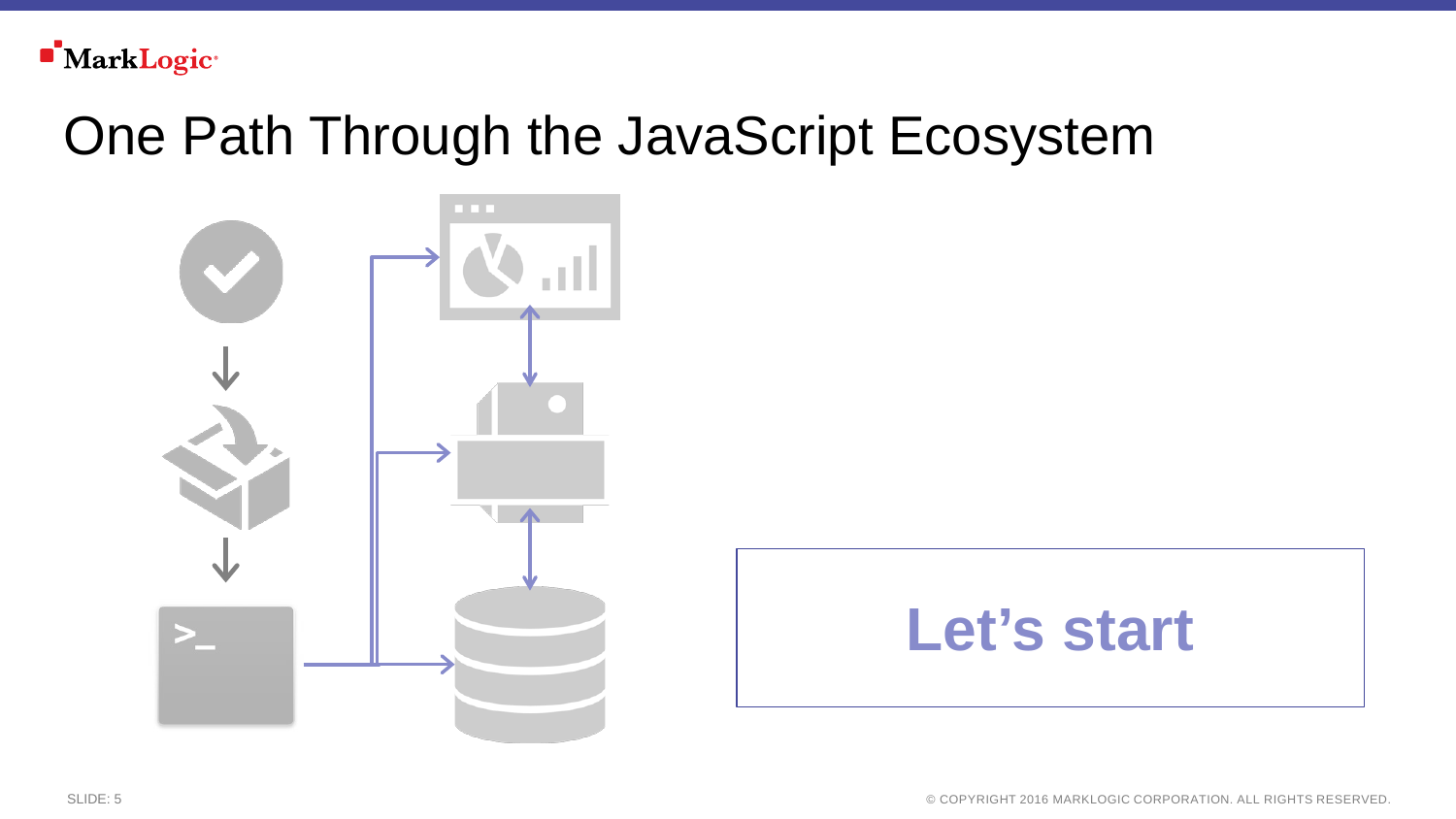

#### Install Required Dependencies

- **Node.js**
- **npm**
- **gulp**
- **Slush**
- **Bower**
- Git
- **Ruby**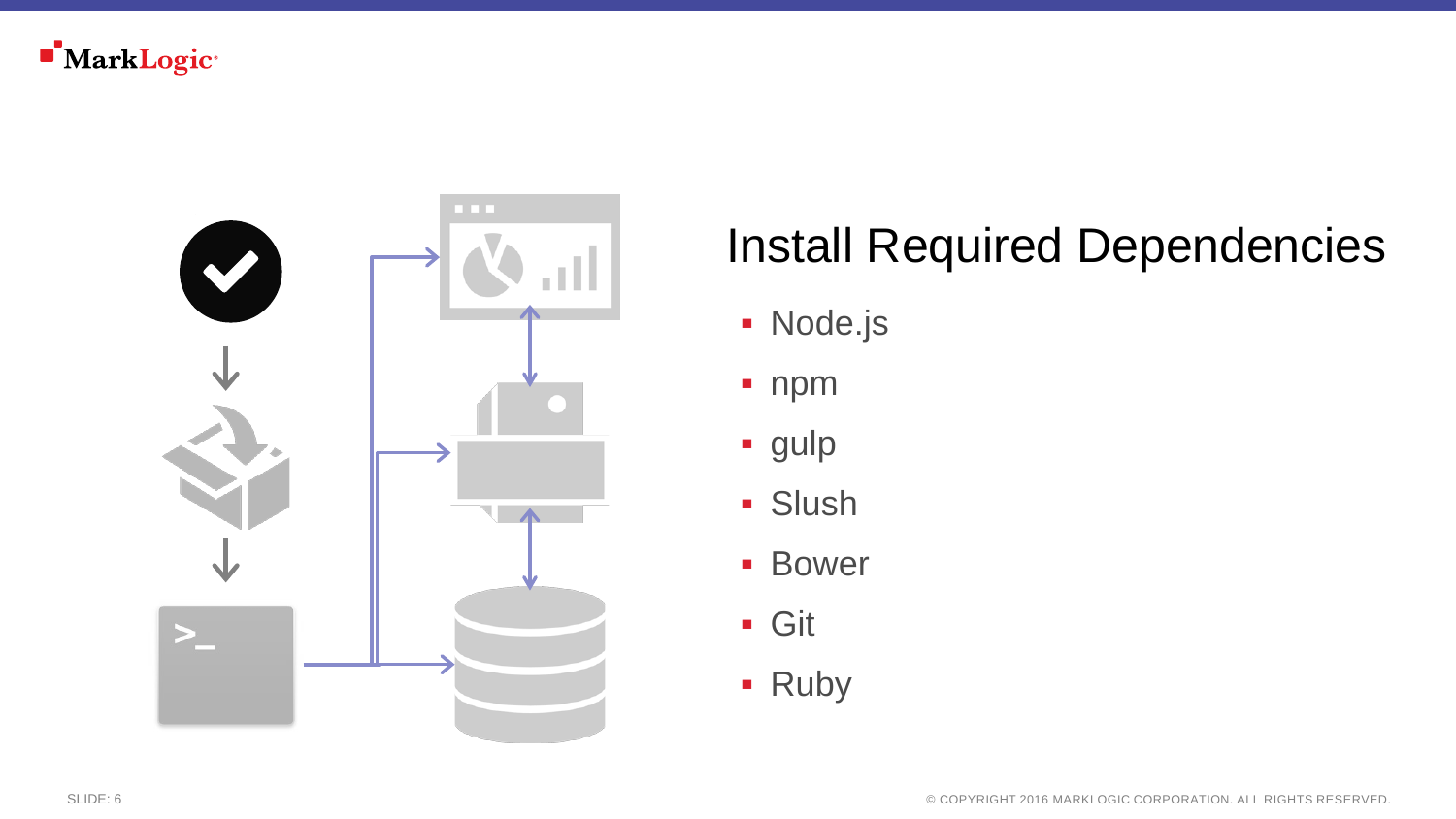

# Get the Goods

- Published on npm
- Code is open source on GitHub
- Install the generator on your machine



### npm install -g slush-marklogic-node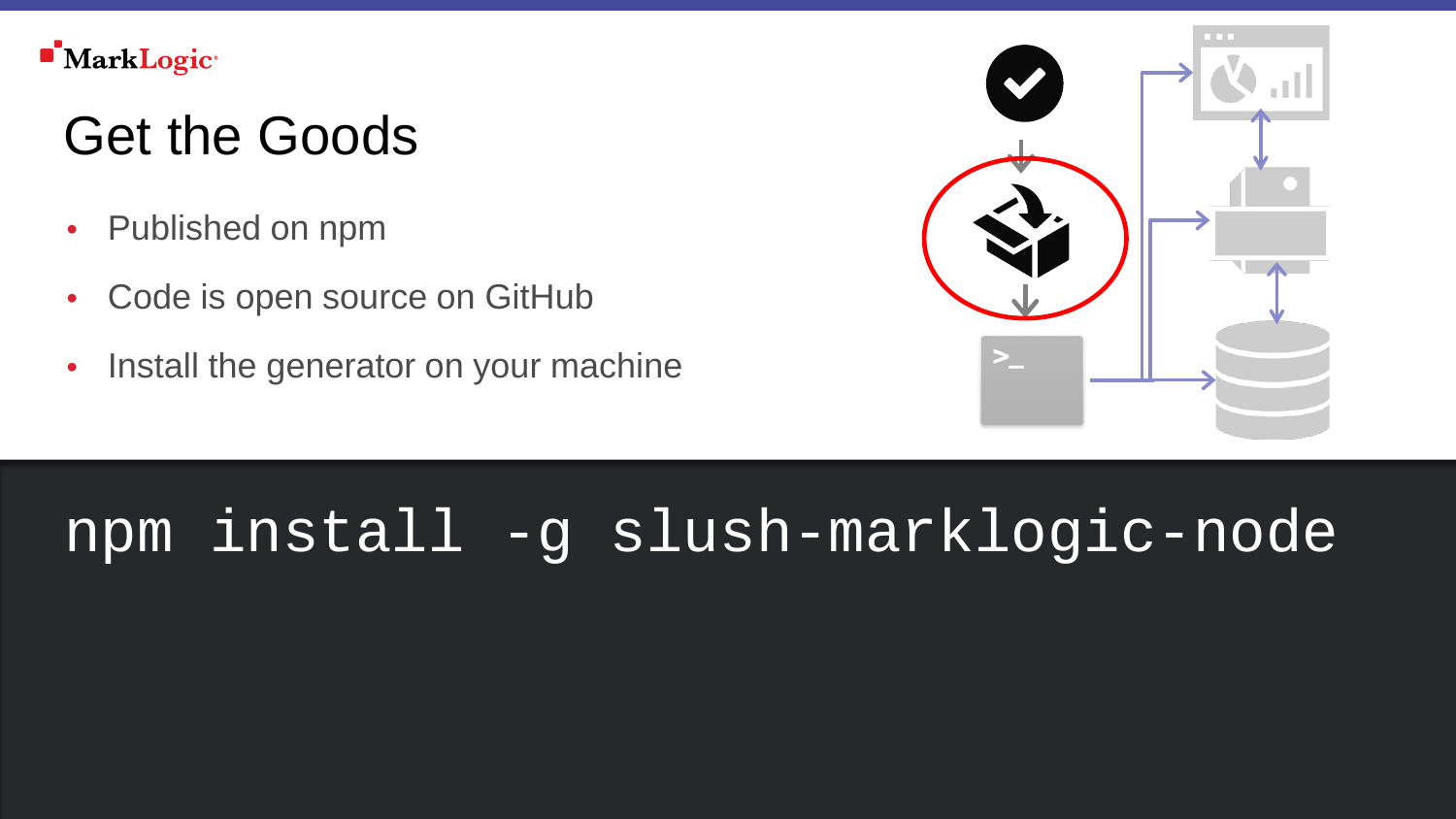

#### You Are Here



# **Ready to generate**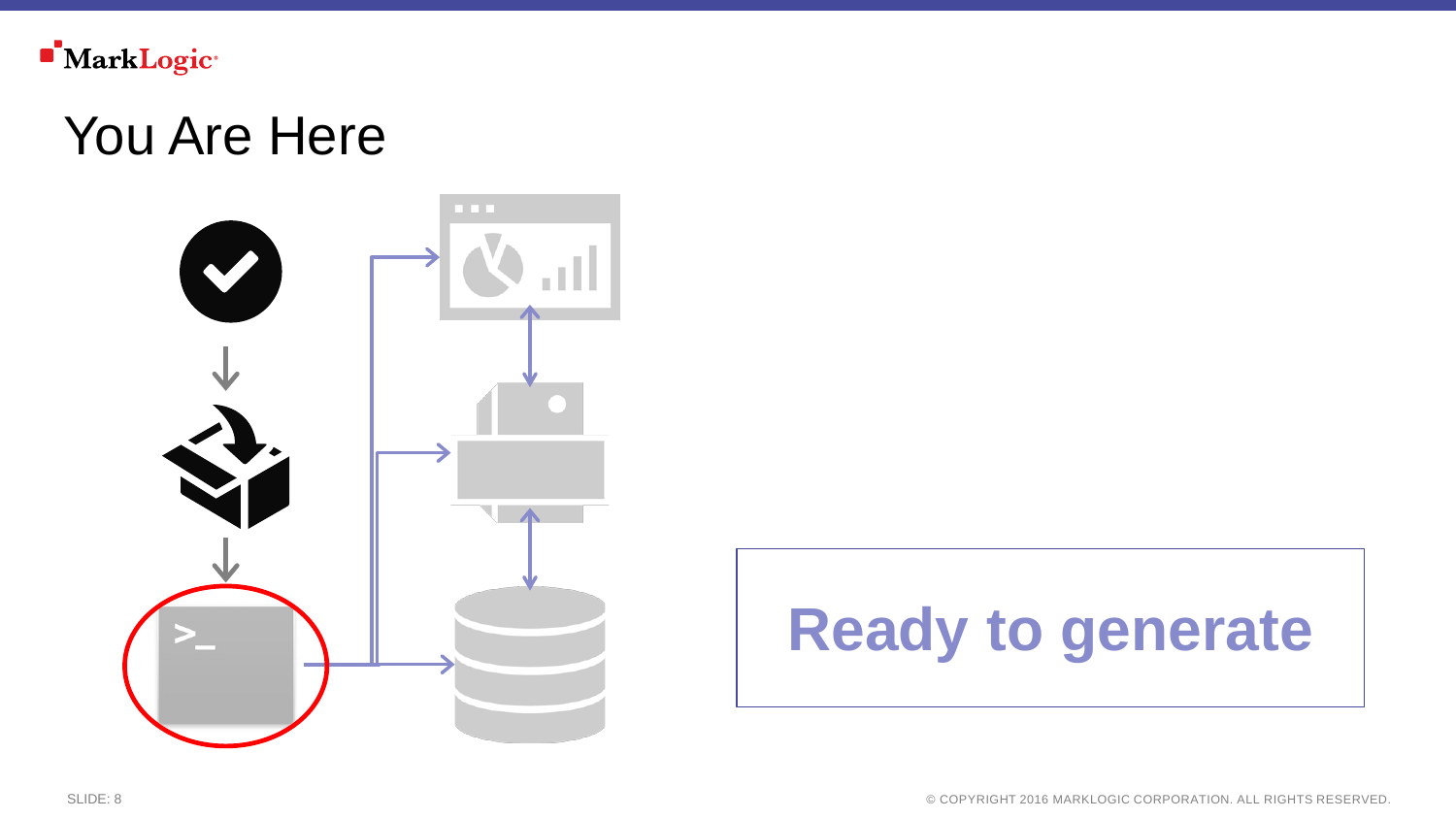# Run the Slush Generator

Stand up a marklogic-node application



### slush marklogic-node hello-mlworld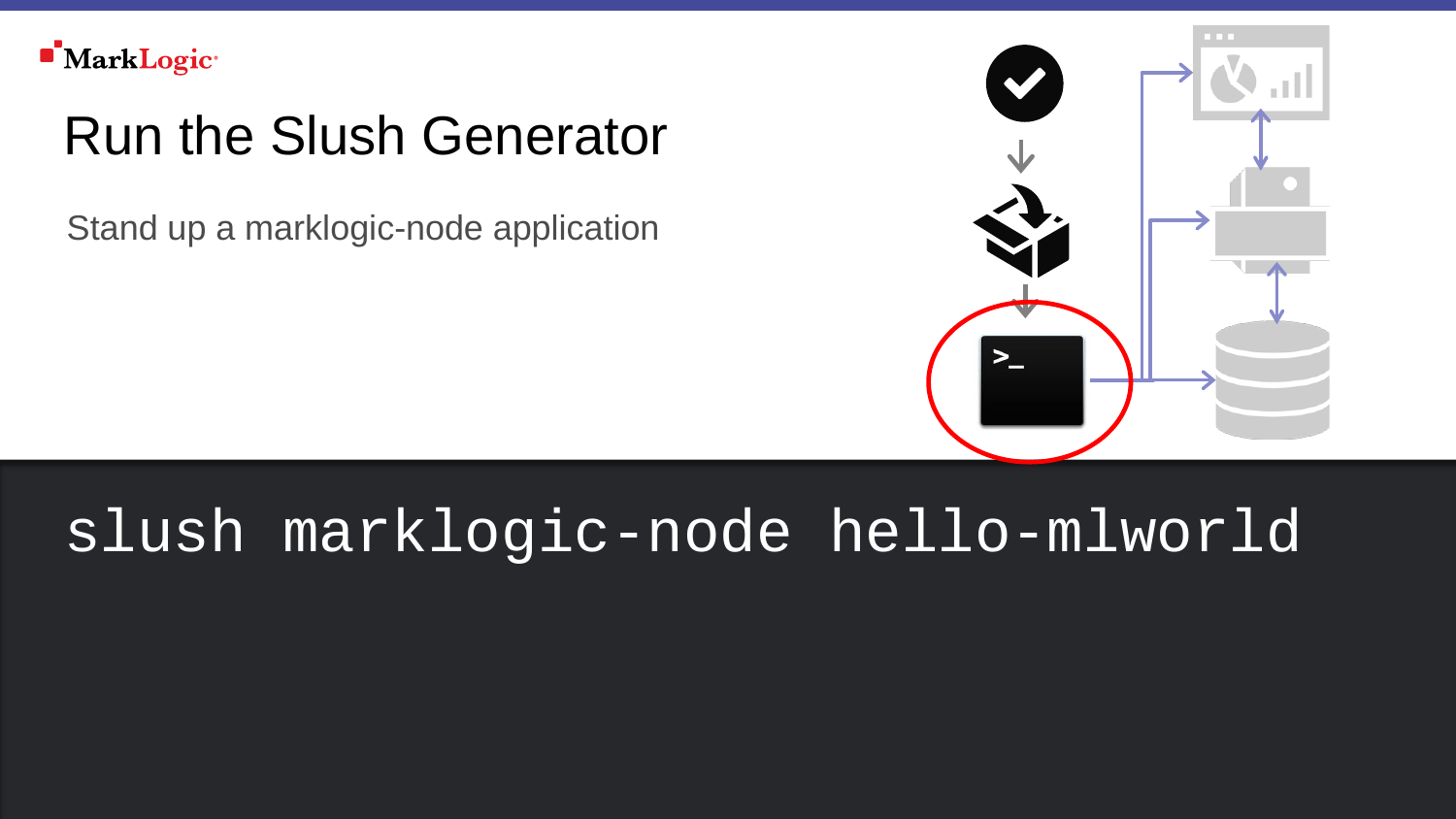# 3 tier app out of the box



- bower\_components
- data
- deploy
- dist
- etc
	- node-server
- node\_modules
- rest-api
- **STC**
- ui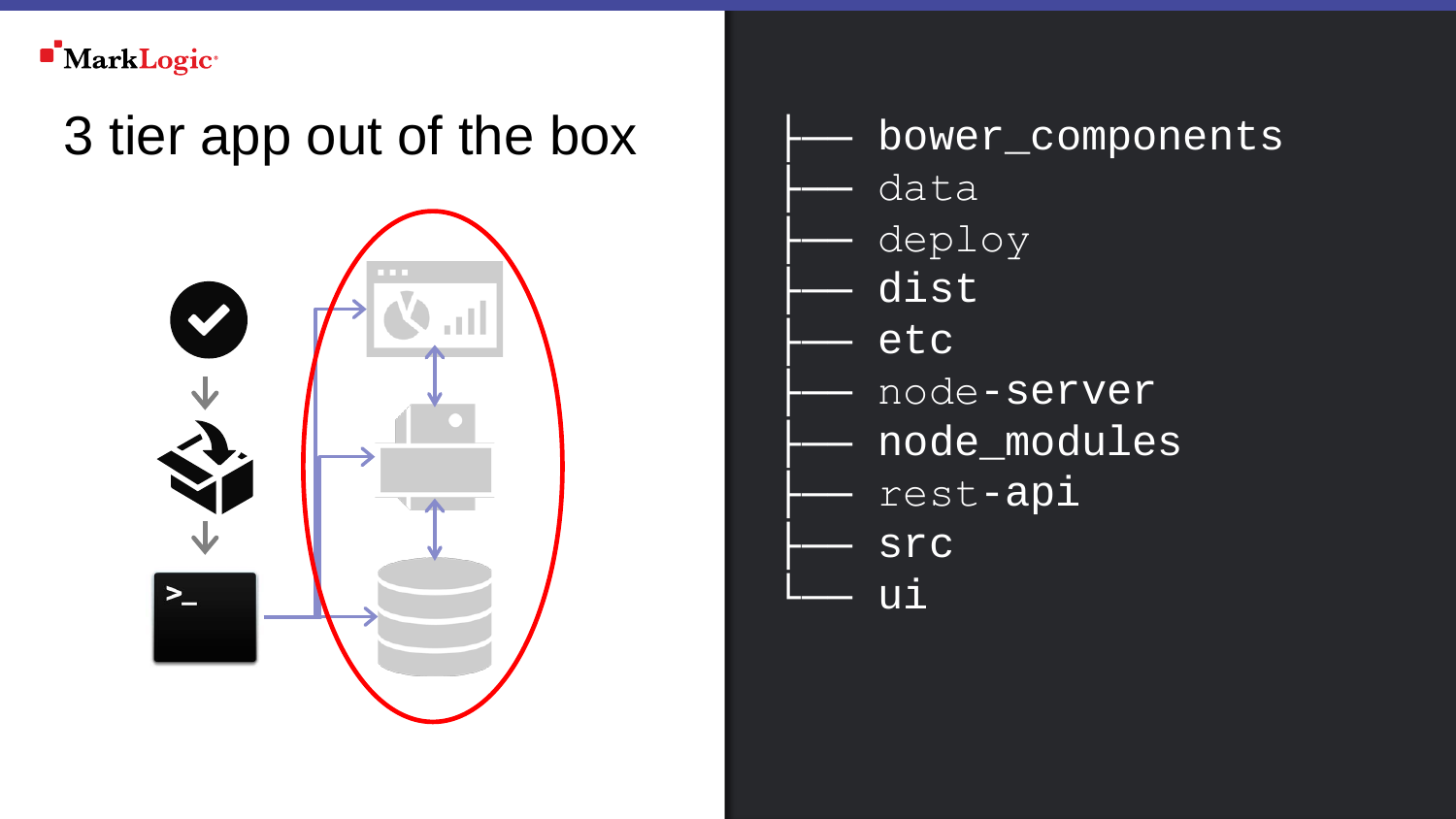**MarkLogic**<sup>®</sup>

## Database – MarkLogic

- Roxy deployer to configure the database
- **Database, forest and App server**
- **Search options, transforms, extensions**
- **Roles, users**



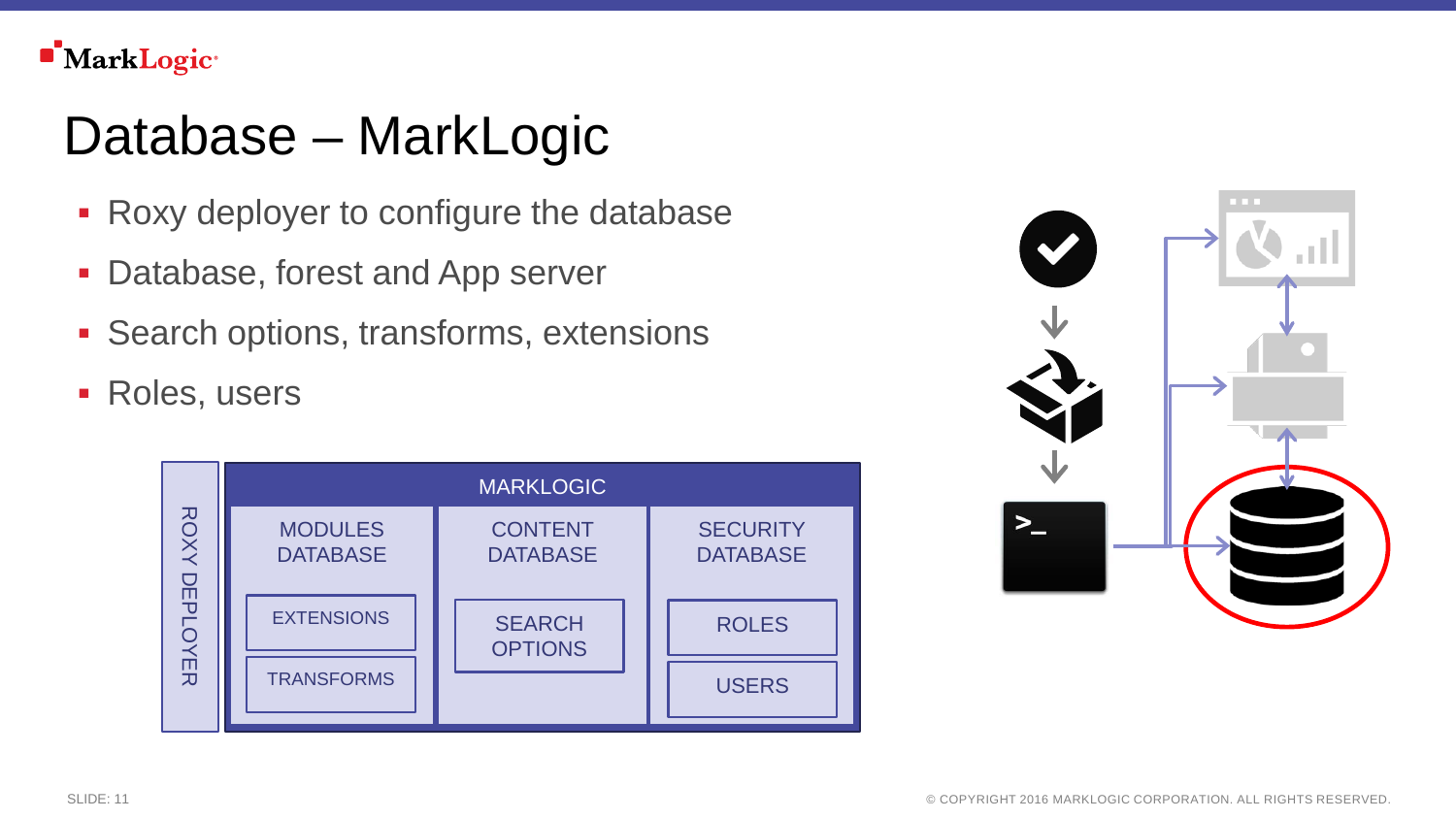# Middle Tier – Node.js Application

- Gulp as build tool
- **Node.js application with an Express listener**
- **Dependencies, folders**
- **Thin middle tier as proxy layer**



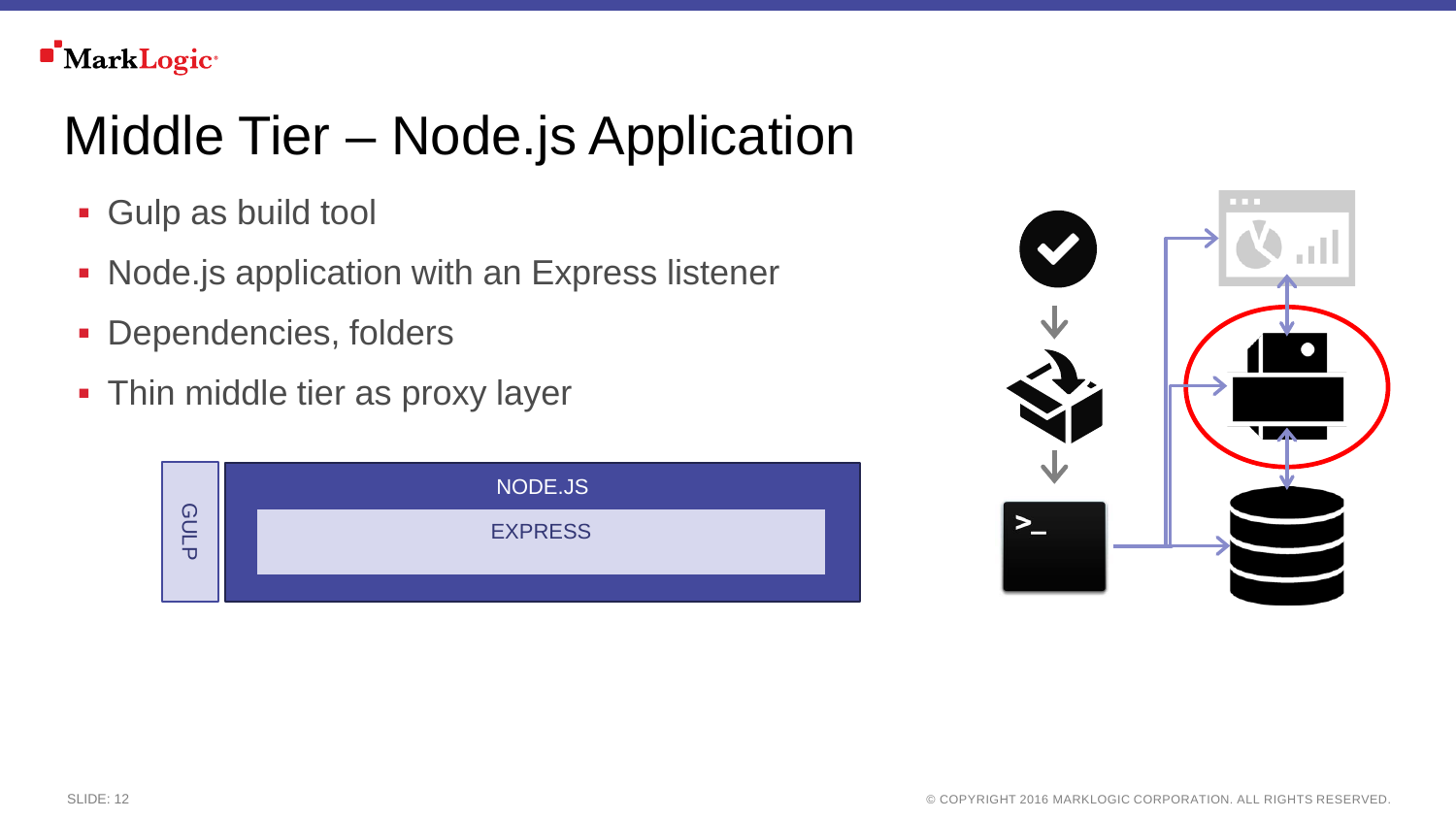# Front End – AngularJS SPA

- **Single-page web application**
- **Bower for dependency management**
- CSS, Bootstrap libraries

|             | <b>ANGULARJS</b> |            |             |
|-------------|------------------|------------|-------------|
| $\leq$<br>고 | <b>BOOTSTRAP</b> | <b>CSS</b> | <b>HTML</b> |

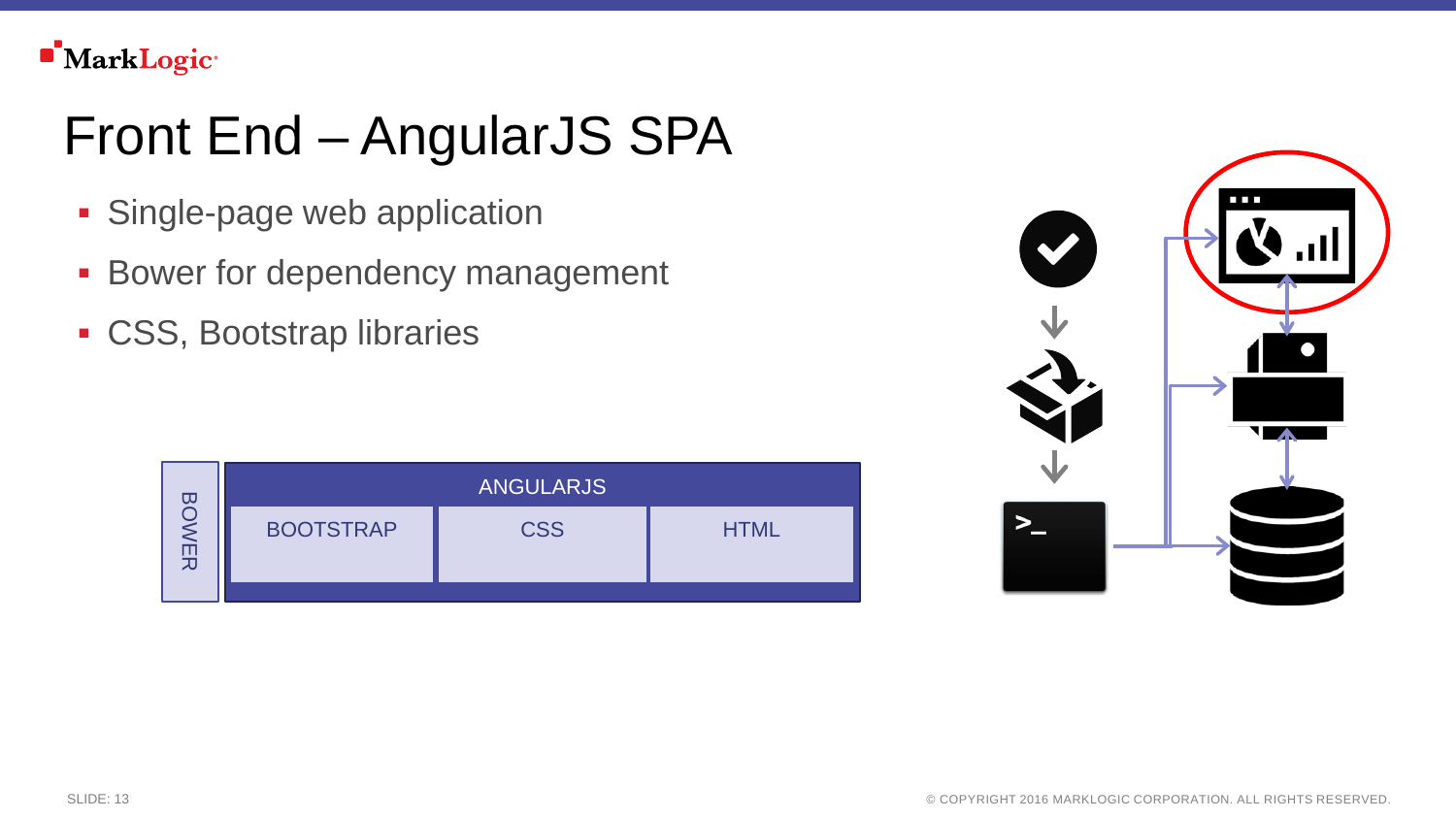

## You Are Here

**Are we done?**